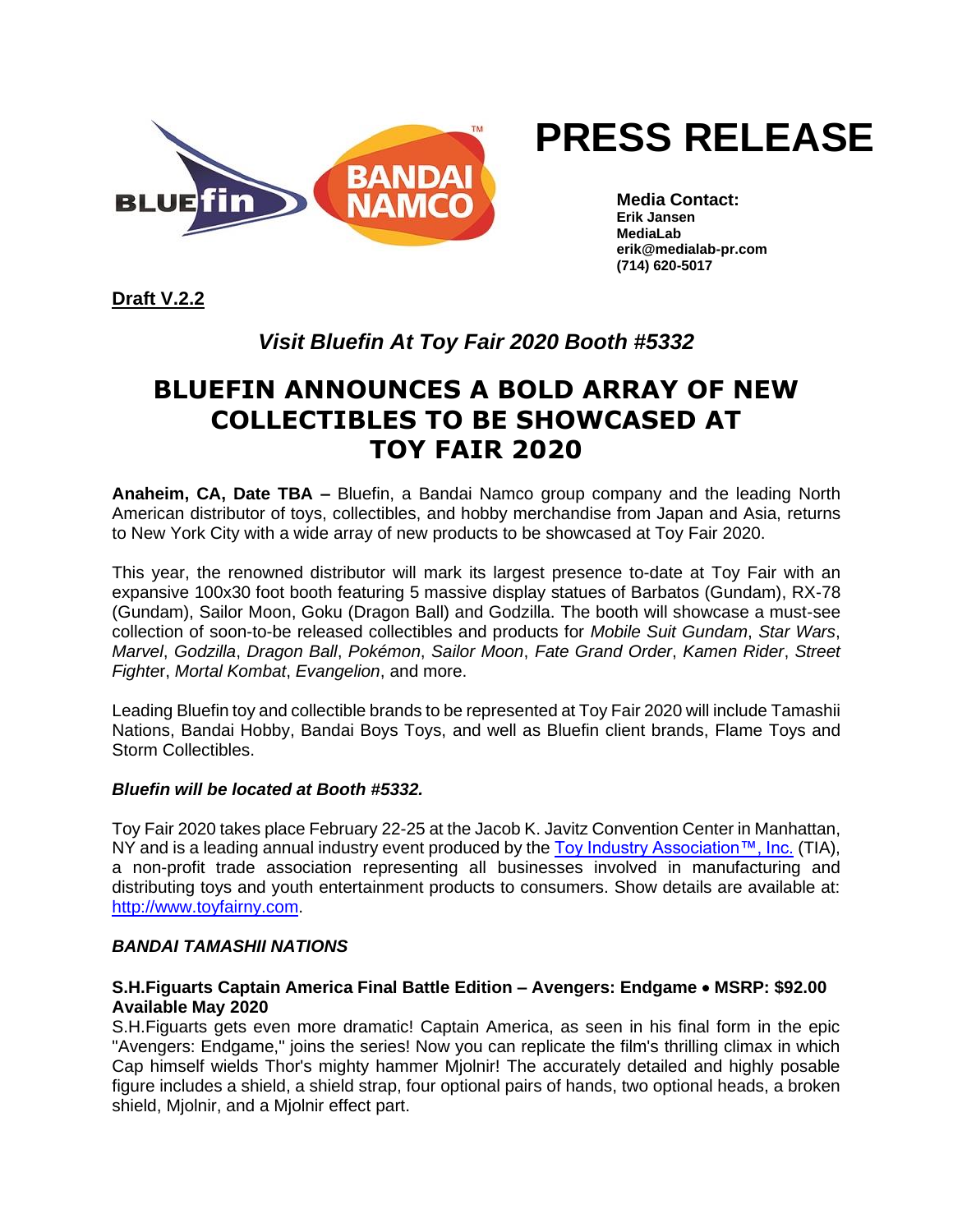#### **S.H.Figuarts Iron Man MK-85 Final Battle Edition – Avengers: Endgame** • **MSRP: \$100.00 Available May 2020**

Iron Man Mk-85, as seen in his final form playing the key role in the climactic battle of "Avengers: Endgame," joins the series with a huge array of accessories! Tony Stark facial parts let you recreate dramatic moments with other characters. The accurately detailed and highly posable figure includes that optional Tony Stark head, four pairs of optional hands, energy blade part, repulsor effects, nano lightning refocuser, lightning refocuser effect parts, nano shield part.

#### **S.H.Figuarts Dragon Ball Son Goku Ultra Instinct** • **MSRP: \$62.00** • **Available June 2020**

Son Goku, as seen in the space survival arc of "Dragon Ball Super," joins S.H.Figuarts! Now you can hold the power of Son Goku "Ultra Instinct" in the palm of your hand! The set includes three optional expressions, three pairs of optional hands, a ball effect, and seven light beam effects.

#### **S.H.Figuarts Jackie Chun** • **MSRP: \$58.00** • **Available June 2020**

Jackie Chun, who is the master of Martial Arts, now joins S.H.Figuarts with full action! As well as funny face for him, various optional parts recreate the scenes from comics / TV series! This figure includes two optional face parts, seven optional right hands, six optional left hands, optional arm parts (R/L), a microphone part and dragon ball object (three-star ball at summoning Shenron).

#### **S.H.MonsterArts Burning Godzilla** • **MSRP: \$90.00** • **Available June 2020**

Burning Godzilla, which appeared in the final climactic scene of "Godzilla Kind of the Monsters," joins the S.H.MonsterArts line! By displaying with S.H.MonsterArts King Gidorah (sold separately) and Mothra & Rodan set (sold separately), fans can recreate the final battle in the movie.

#### **S.H.Figuarts Iron Spider Final Battle Edition – Avengers: Endgame** • **MSRP: \$92.00 Available July 2020**

The hugely popular newest member of the team, Iron Spider, gets a total make-over for this new release! The highly detailed and posable figure is modeled to look just as he did in the climactic final battle of "Avengers: Endgame." The figure includes an optional head, three pairs of optional eyes, four pairs of optional hands, dual web shooting hands, spider web effect parts, a set of spider legs, a nano gauntlet, and a Tamashii STAGE connector.

#### **FiguartsZERO Gilgamesh** • **MSRP: \$100.00** • **Available May 2020**

The hit series "Fate/Grand Order - Absolute Demonic Battlefront: Babylonia" joins the Bandai Spirits collector's line - FiguartsZERO! These fixed-pose figures portray cool moments from each character's famous scenes! Dynamic sculpting and plenty of effect parts capture the thrill in three dimensions! This statue figure comes with a stage.

#### **FiguartsMini Fate/Grand Order Mash Kyrielight** • **MSRP: \$30.00** • **Available April 2020**

Tamashii Nations is proud to launch its new "FiguartsMini" brand with "Fate/Grand Order - Absolute Demonic Battlefront: Babylonia," which began streaming in October 2019! This figure includes an optional right hand, a shield and a stage.

#### **FiguartsMini Fate/Grand Order Gilgamesh** • **MSRP: \$30.00** • **Available April 2020**

Tamashii Nations is proud to launch its new "FiguartsMini" brand with "Fate/Grand Order - Absolute Demonic Battlefront: Babylonia!" This figure includes an optional left hand with axe, an optional hand with stone plate and a stage.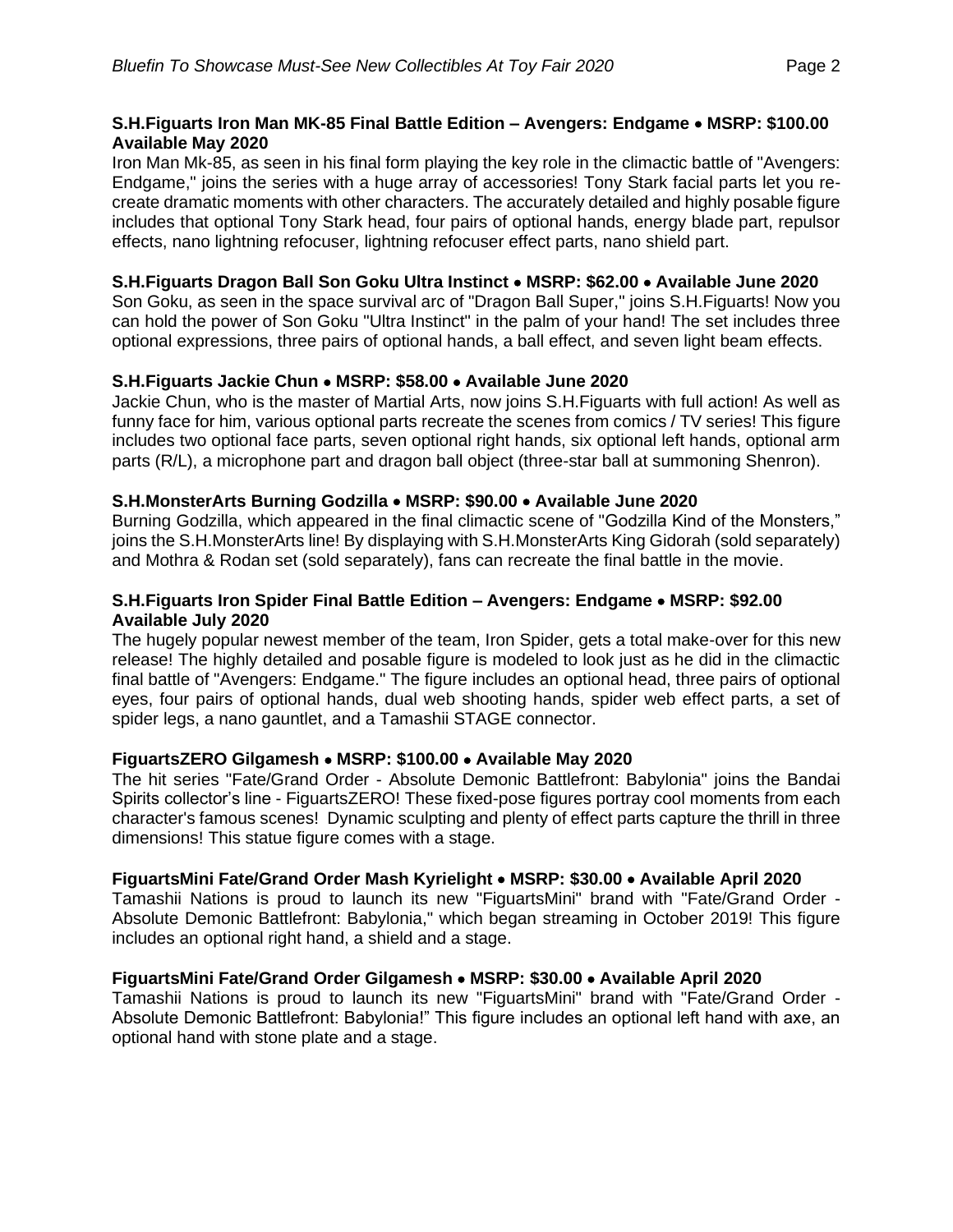#### **FiguartsMini Fate/Grand Order Ishtar** • **MSRP: \$30.00** • **Available April 2020**

Tamashii Nations is proud to launch its new "FiguartsMini" brand with "Fate/Grand Order - Absolute Demonic Battlefront: Babylonia!" This figure includes an optional right hand, Maanna and two stages.

#### *BANDAI HOBBY*

#### **Bandai Hobby Pokémon Model Kits Various Characters** • **Available May 2020**

"PokePla" (Pokémon Plastic Models) kits blend iconic characters from of one of the world's most popular entertainment and video gaming brands with the renowned, model kit design and production expertise of Bandai Spirits Hobby. The line launches with kits for Pikachu, Mewtwo and Evee. Additional kits will be added in 2020.

**Pikachu \$8.00 Mewtwo \$10.00 Evee \$10.00**

#### *BANDAI BOYS TOYS*

**Bandai Boys Toys "Kamen Rider Kiva" Kivat Belt** • **MSRP: \$320.00** • **Available April 2020** Introducing the newest CSM (Complete Selection Modification), Kiva's Kivat Belt! This CSM comes with Kivat and six Fuestles. This item is also compatible with the CSM Tatsulot, and enables the two devices can talk to each other and utilize voice activation functions.

#### *FLAME TOYS*

#### **Catch special reveals for new Flame Toys Beast Wars and Transformers Victory Leo Kuro Kara Kuri model kits.**

**Flame Toys Transformers Optimus Prime Kuro Kara Kuri** • **MSRP: \$450.00** • **Available Now!** Optimus Prime, the leader of the heroic Autobots, is locked in eternal battle with the evil Decepticons. Possessing strong moral character, excellent leadership and a strong sense of honor and justice, he continuously battles the Decepticon's diabolical leader, Megatron.

Standing 21cm., with 5 LED units packed in the body, this poseable figure is packed with accessories; including 2 small swords, 2 small axes, a short cannon, a big sword and 6 pairs of hands. This incredibly detailed an articulated figure also features 3 interchangeable faces to show off different emotions for the Autobot leader.

#### *STORM COLLECTIBLES*

#### **Catch several first-ever world reveals for upcoming new Storm Collectibles figures based on characters from Mortal Kombat, Darkstalker, Streets of Rage and more!**

#### **Storm Collectibles Bane "Injustice: Gods Among Us" 1/12 Scale Acton Figure** • **MSRP: \$95.00** • **Available Now!**

After Superman's defeat, Bane was betrayed by the Regime and relentlessly pursued by Batman. Having already spent most of his life in prison, he is determined to take revenge against his former Regime masters and turn Gotham into a city where his rule is law. Product Features: 3 pairs of